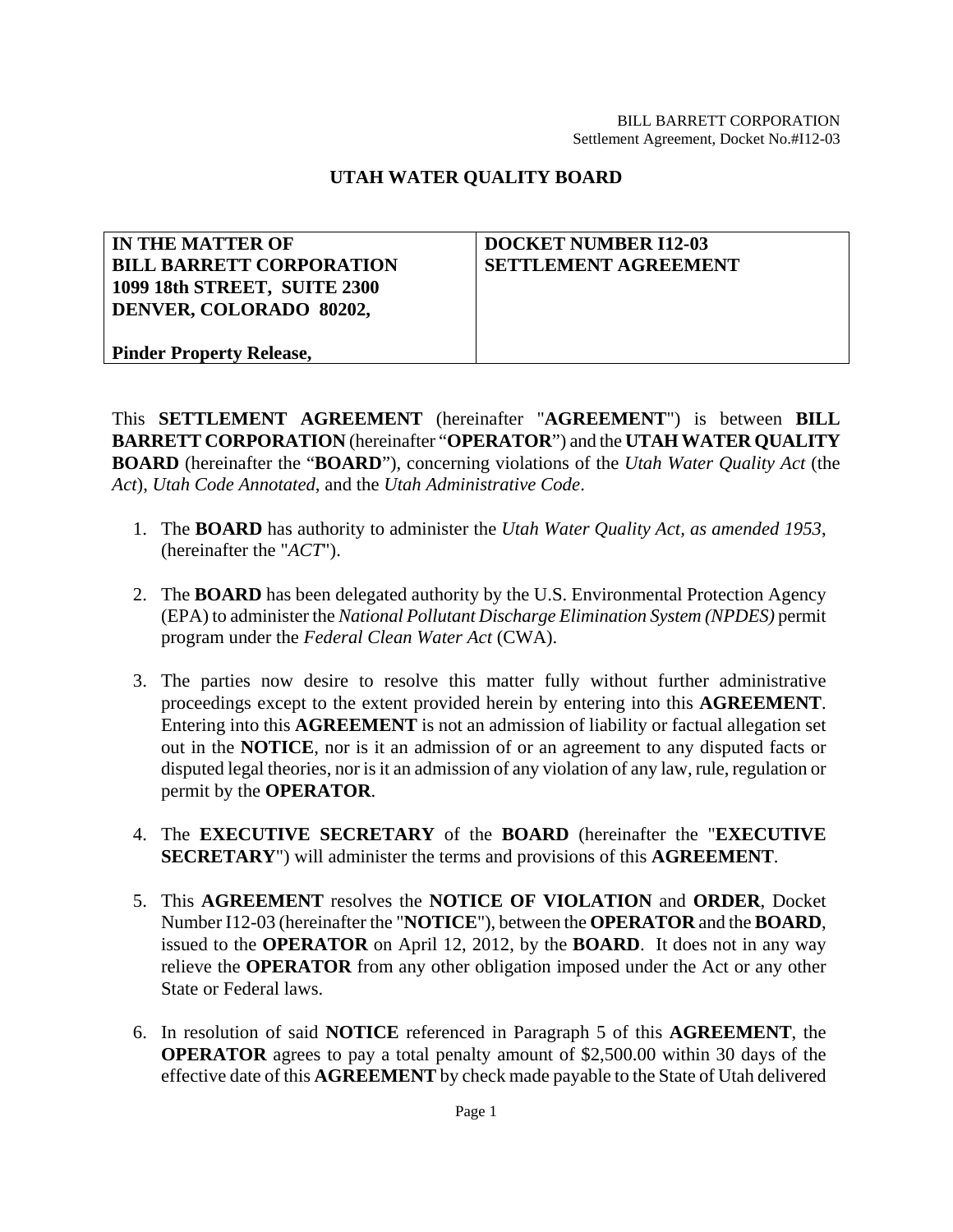or mailed to the Division of Water Quality, Department of Environmental Quality, 288 North 1460 West, P.O. Box 144870, Salt Lake City, Utah 84114-4870. The penalty has been determined using the *Penalty Criteria for Civil Settlement Negotiations, Utah Administrative Code ("UAC") R317-1-8* which considers such factors as the nature, severity and extent of the violations, history of noncompliance, degree of willfulness and/or negligence, good faith efforts to comply, and economic benefit.

- 7. Nothing contained in this **AGREEMENT** shall preclude the **BOARD** from taking additional actions to include additional penalties against the **OPERATOR** for permit violations not resolved by this **AGREEMENT**.
- 8. If an agreement between the **OPERATOR** and the **EXECUTIVE SECRETARY** cannot be reached in a dispute arising under any provision of this **AGREEMENT,** then the **OPERATOR** or the **EXECUTIVE SECRETARY** may commence a proceeding with the **BOARD** under the *Administrative Procedures Act* to resolve the dispute. A final decision in any adjudicative proceeding shall be subject to judicial review under applicable state law.
- 9. Nothing in this **AGREEMENT** shall constitute a waiver by the **OPERATOR** to raise in defense any legal or factual contention for future allegations of noncompliance.
- 10. Nothing in this **AGREEMENT** shall constitute or be considered as a release from any claims, to include natural resource damage claims, cause of action, or demand in law or equity which the **STATE** may have against the **OPERATOR**, or any other person, firm, partnership or corporation for any liability arising out of or relating in any way to the release of pollutants to waters of the State.

AGREED to this day of TEAR.

**BILL BARRETT CORPORATION UTAH WATER QUALITY BOARD** 

By\_\_\_\_\_\_\_\_\_\_\_\_\_\_\_\_\_\_\_\_\_\_\_\_\_\_\_ By\_\_\_\_\_\_\_\_\_\_\_\_\_\_\_\_\_\_\_\_\_\_\_\_\_\_\_

Authorized Agent Executive Secretary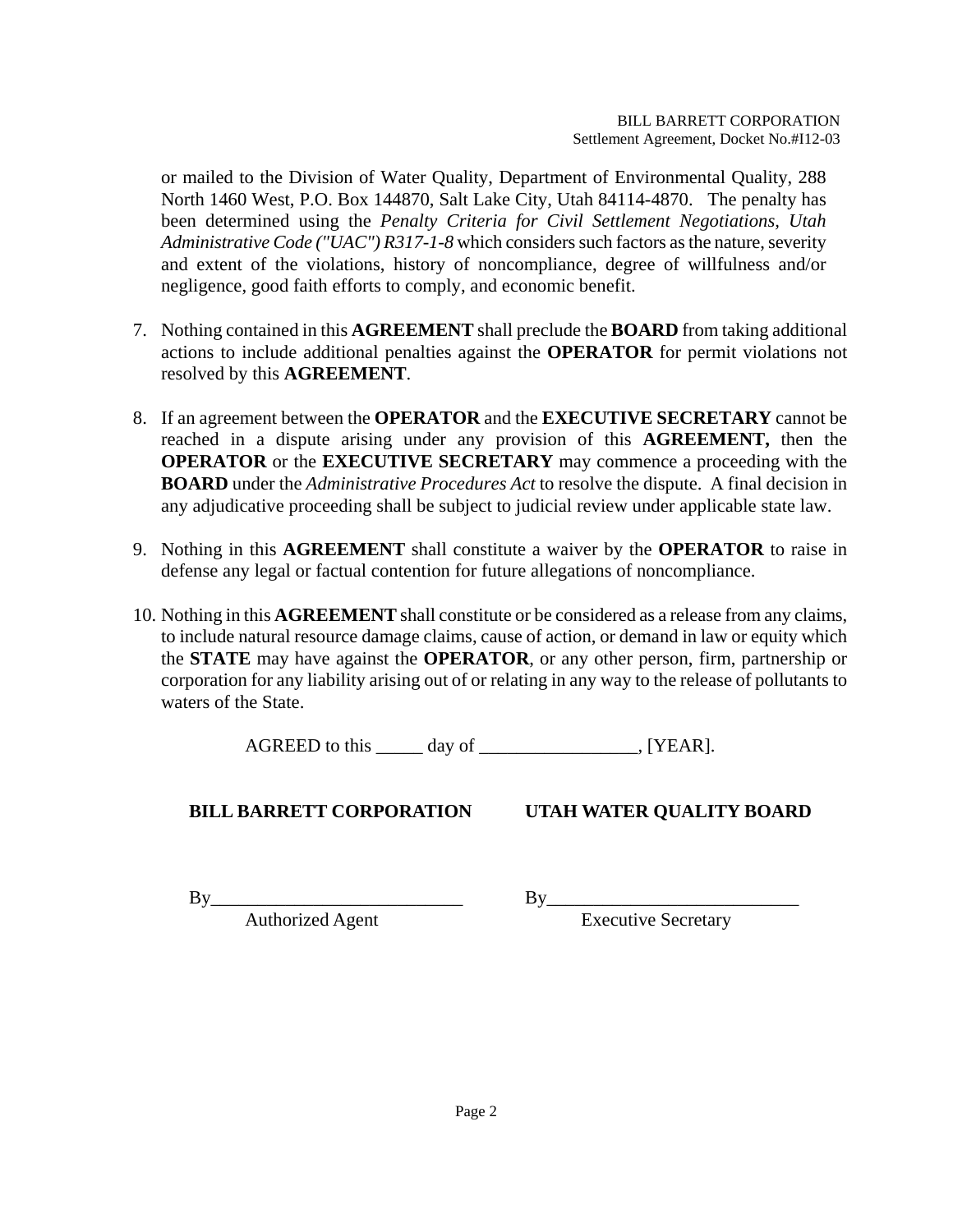## **ADMINISTRATIVE PENALTY DISCUSSION PURSUANT TO THE NOV ISSUED FOR, BILL BARRETT CORPORATION SETTLEMENT AGREEMENT DOCKET NO. I12-03**

Infractions of the Utah Water Quality Act are penalized up to \$10,000/day/violation for civil penalties (\$25,000/day/violation for criminal) according to guidelines established in the penalty policy (*Utah Administrative Code R317-1-8*).

The principles that apply in the penalty policy are:

- 1) Penalties should be based on the nature and extent of the violation
- 2) Penalties should at a minimum, recover the economic benefit of noncompliance;
- 3) Penalties should be large enough to deter noncompliance;
- 4) Penalties should be consistent in an effort to provide fair and equitable treatment of the regulated community.

To determine a civil penalty the State will consider:

- 1). the magnitude of the violations;
- 2) the degree of actual environmental harm or the potential for such harm created by the violations;
- 3) response and/or investigative costs incurred by the State or others;
- 4) any economic advantage the violator may have gained through noncompliance;
- 5) recidivism of the violator
- 6) good faith efforts of the violator
- 7) ability of the violator to pay;
- 8) the possible deterrent effect of a penalty to prevent future violations.

In the case of negotiated adjustments to penalties, arguments must be based on the considerations above.

Civil penalties for settlement purposes should be calculated based on the following formula:

CIVIL PENALTY = PENALTY + ADJUSTMENTS - ECONOMIC AND LEGAL CONSIDERATIONS

Penalties are grouped in four main categories:

- A. \$7,000 to \$10,000 per day. Violations with high impact on public health and the environment.
- B. \$2,000 to \$7,000 per day. Major violations of the Utah Water Quality Act, associated regulations, permits or orders.
- C. \$500 to \$2,000 per day. Significant violations of the Utah Water Quality Act, associated regulations, permits or orders.
- D. Up to \$500 per day. Minor violations of the Utah Water Quality Act, regulations, permits or orders.

Penalties are established within the penalty ranges shown above, based on the following criteria:

- History of compliance or non-compliance,
- Degree of willfulness or negligence, and
- Good faith efforts to comply.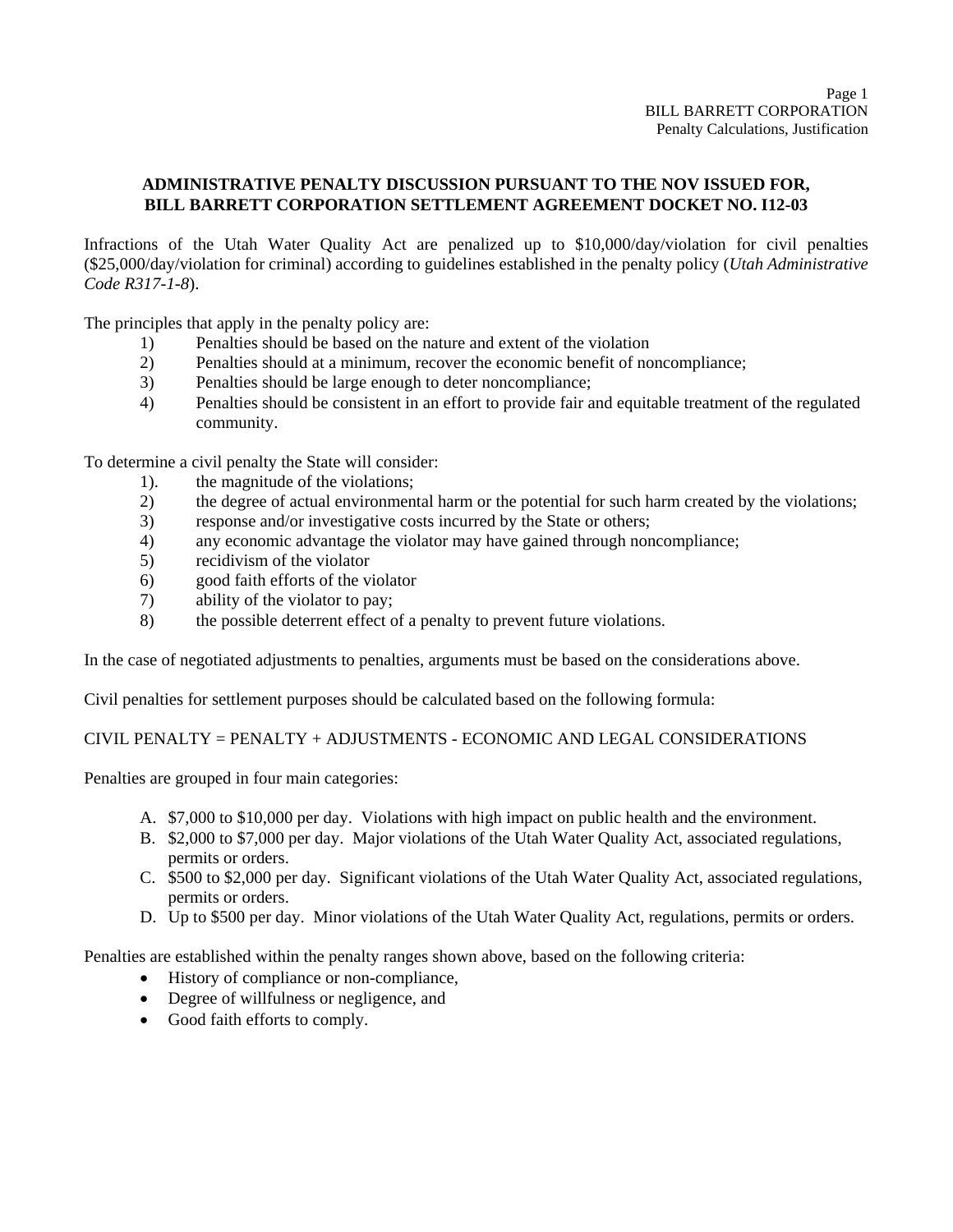Adjustments to the civil penalty include:

- The economic benefit gained as a result of non-compliance,
- Investigative costs incurred by the State and/or other governmental level,
- Documented monetary costs associated with environmental damage.

PENALTY - The penalty for FACILITY has been calculated as follows:

**Bill Barrett Corporation** (**BBC**) was installing a 12-inch pipeline to deliver natural gas from the #1-13D-47 BTR well to other BBC facilities in the Strawberry Valley area near Lake Canyon above Starvation Reservoir. The installation process utilized both open trench and directional boring techniques.

**Laney Directional Drilling Co. (Laney)** was the horizontal boring contractor being utilized by **BBC**. Kent Lawler was the **Laney** on-site supervisor for the **BBC** pipeline installation project.

On November 16, 2011 **Laney** was installing a section of the **BBC** pipeline using directional boring techniques at a location approximately 0.75 miles west of the Lake Canyon turnoff on the Strawberry River Road. The boring was crossing underneath the Strawberry River during this time. **Laney** had excavated a working pit alongside the road as part of the pipeline boring process.

On November 17, 2011, Matthew Garn, an environmental engineer with the **Division of Water Quality** (the **Division**) was contacted by Ms. Jenny Pinder (the land owner) to report a spill on her land associated with the **BBC** pipeline boring project. She reported that there was muddy water with what she assumed contained hydrocarbons running eastward down the Strawberry River Road, and subsequently running eastward across her land and ultimately entering the Strawberry River. Ms. Pinder reported that the she believed the event began later in the day on November 16, 2011 and continued during November 17, 2011.

On November 18, 2011, Dennis Ingram, Senior Petroleum Specialist with the **Division of Oil, Gas, and Mining**  (**DOGM**), made a site inspection at the location of the reported spill. Mr. Ingram reported that a drilling mud mix (a bentonite mix) had run from the working pit east down the Strawberry Valley Road, then across a 400' section of the Pinder Ranch, and then into the Strawberry River. Mr Ingram took photographs showing where residual sediment from the release was still in place on the bottom of the river bed, at the edge of the river channel where the spill had entered the Strawberry River.

Also on November 18, 2011, Darrin Brown, the Environmental Health Director for the **TriCounty Health Department**, made a site inspection at the location of the reported spill. Mr. Brown reported similar observations as those that Mr. Ingram had reported. It appeared a drilling mud mix had run from the working excavation east down the Strawberry Valley Road, then across a section of the Pinder Ranch, and then into the Strawberry River. Mr Brown also took photographs showing where the release had run across the Pinder property and into the Strawberry River.

On November 21, 2011, Scott Hacking, the **Department of Environmental Quality (DEQ)** District Engineer for the Uintah Basin, visited the site to collect soil samples. Mr. Hacking also observed the overland flow path of the release, and took more photographs showing where a residual sediment accumulation from the release was still in place on the bottom of the river bed, at the edge of the river channel where the spill had entered the Strawberry River.

**BBC** reported that the excavation which resulted in the water release was where **Laney** was working to locate the end of the line pipe that was being pulled through the borehole. The line pipe had broken free of the wire line during the pulling process. **Laney** had encountered heavy inflow of groundwater at 10 feet below the ground surface. The water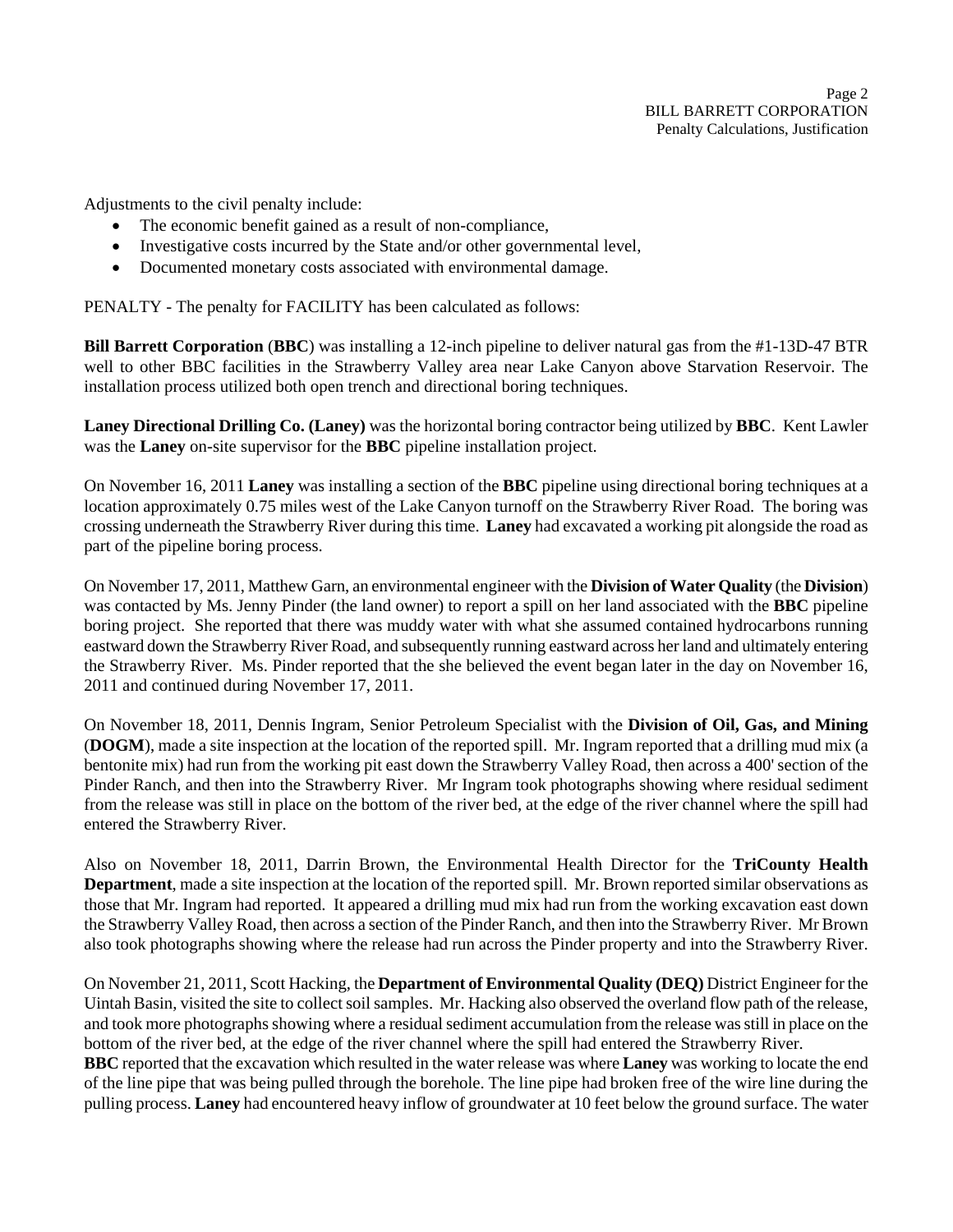was being pumped out and removed for disposal but the volume over ran the system. The flow stopped when they stopped the work at the site. **Laney** reported that they were never able to locate the end of the pipe through the excavation, and never broke through to the borehole to release any of the drilling fluid.

**BBC** then applied for coverage under the General Permit UTG07000 covering construction dewatering. They were granted permit UTG07419 on November 22, 29011 which became effective on November 28, 2011. This will allow them to resume work at the site when the time comes and deal with the groundwater issue.

The differing accounts of the incident appear to conflict in some places. Most notably in what the nature of the material released. Was it drilling fluid or just sediment loaded groundwater?

Regardless of which it was the impact was the same. A heavy load of sediment was introduced into the river.

All reports agree that the release was limited to two days in length, and that it did make it to the Strawberry River. From this the penalty calculation will be based on two days of violation.

**BBC** has a history of working to maintain compliance and respond rapidly when events happen. When they first started to excavate and ran into groundwater they responded by pumping and hauling the water for disposal, and did not apply for a groundwater discharge permit until after they had a release. These considerations will result in the following adjustments to the penalty calculation.

**BBC** will be given 50% credit for "good faith efforts to comply" in the penalty calculation.

**BBC** will be given 50% credit for "degree of negligence" in the penalty calculation.

**BBC** will be given 50% credit for "history of compliance or non-compliance" in the penalty calculation.

#### **Gravity Component**:

The gravity component of the penalty is based on violation below.

**VIOLATION 1.** Utah Code Annotated (UCA) § 19-5-107(3)(a), and UCA § 19-5-107(1)(a); Utah Administrative Code (UAC) § R317-2-7.1, and UAC § R317-2-7.2 For the unpermitted release of a pollutant from an excavation site near the Strawberry River that proceeded across the Pinder Ranch and into the Strawberry River as described above.

This type of violation can be categorized as either a Category C violation according to *Utah Administrative Code R317-1-8.3.* If the violation is severe enough it can be elevated to a Category B violation. This violation was not severe enough to warrant being upgraded to a Category B, and will be calculated as a Category C violation.

#### **Economic Benefit Justification**:

Economic benefit (BEN) received for VIOLATOR would be calculated based on; 1. Capital investment delayed; 2. Delayed expenditures and; 3. Expenses not incurred. Avoided and delayed expenses would be estimated based on a survey of current market, engineering and product costs.

During the investigation into the release **BBC** and **Laney** could have applied for the construction dewatering coverage prior to excavating and could have prevented the release from being unpermitted. This expense was only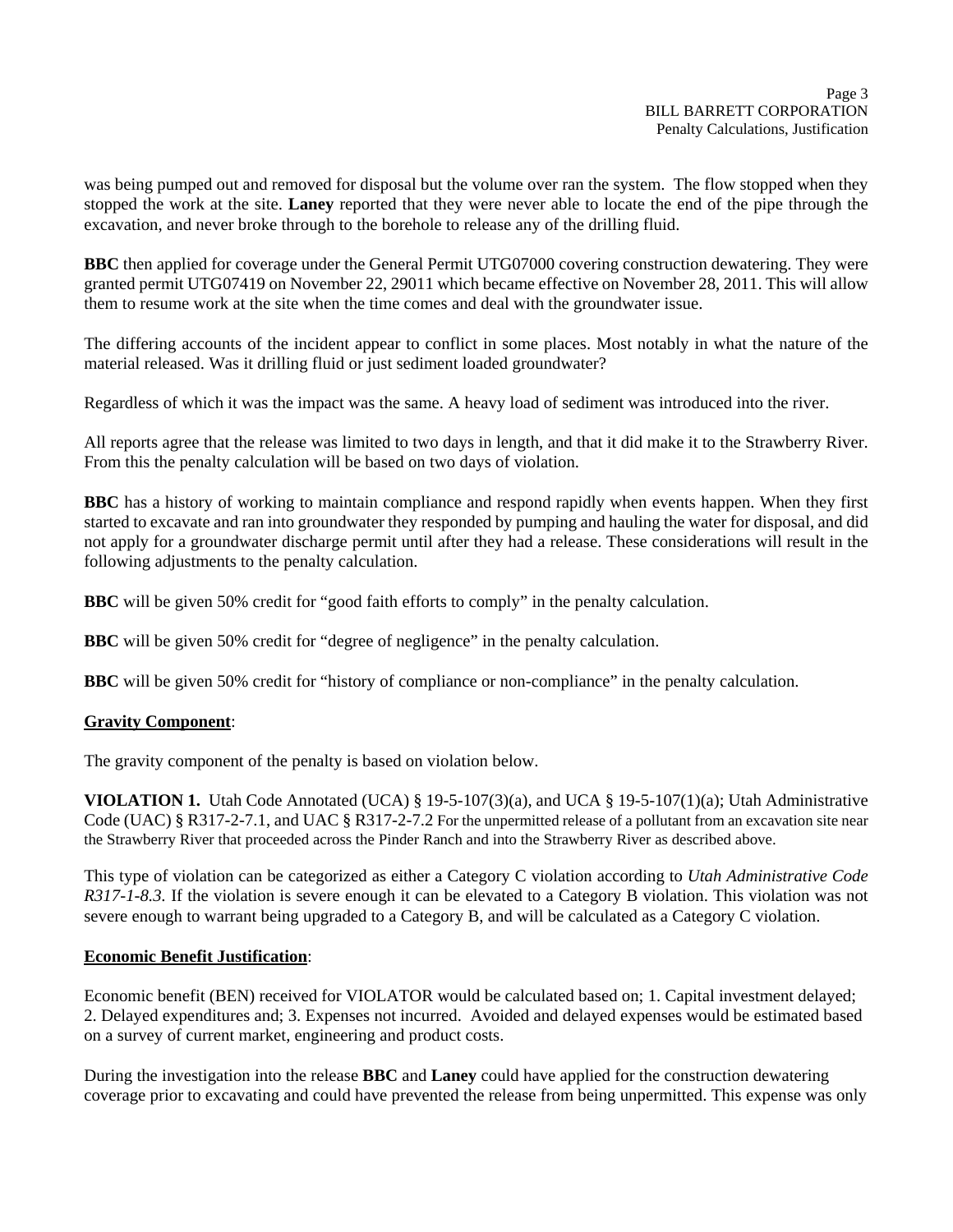delayed by a few weeks, and would not result in any substantial amount during a BEN calculation. Due to the short term nature of the release and unplanned reason for the work a BEN calculation is not fully warranted in this violation.